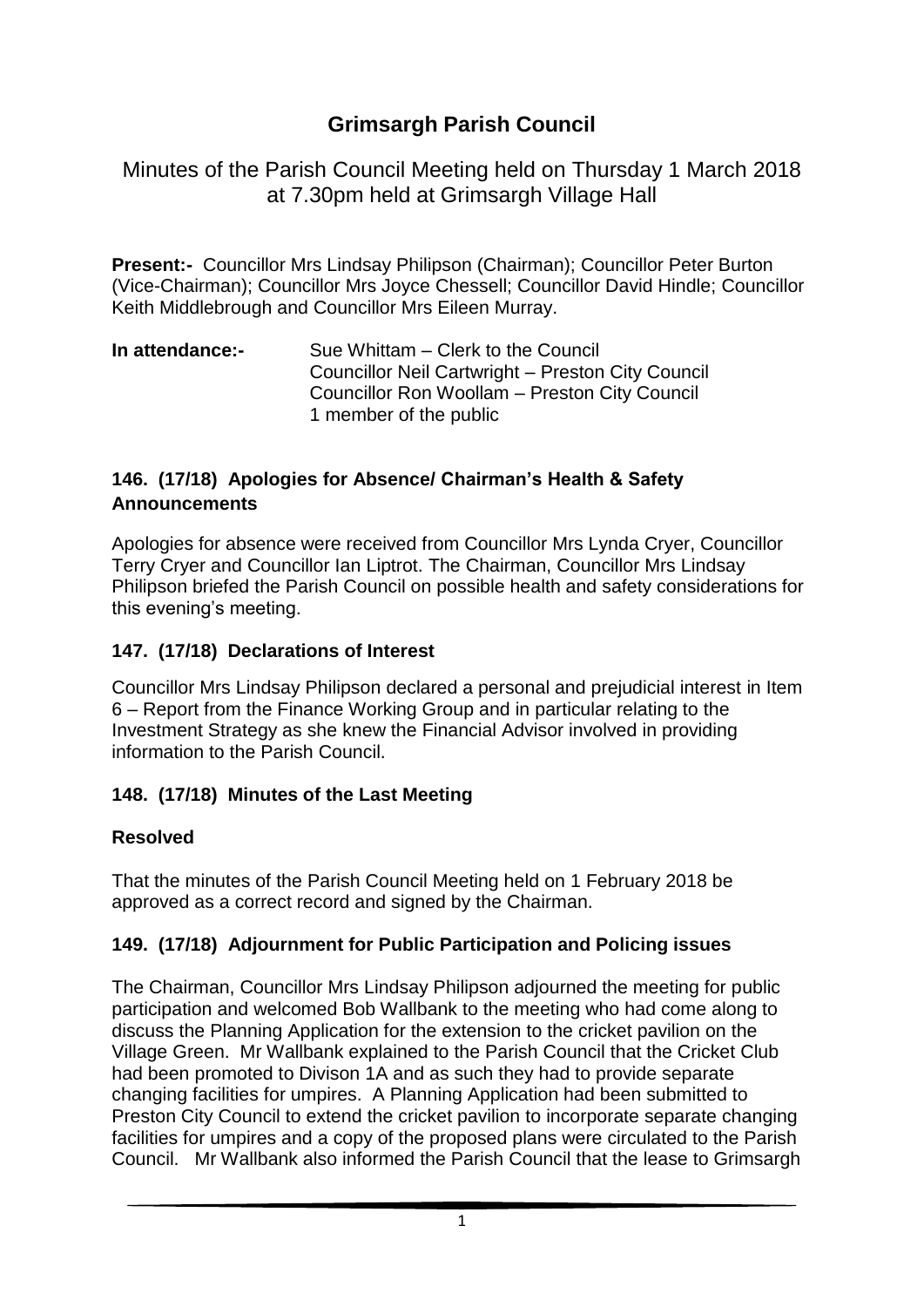Cricket Club was up for renewal in 2019 and Councillor Mrs Joyce Chessell said that the lease should be renewed. The Chairman, Councillor Mrs Lindsay Philipson thanked Mr Wallbank for coming along to the meeting and explaining about their plans and congratulated them on their promotion. Mr Wallbank said he was hopeful that the Parish Council could support their Planning Application and if approval was given he would contact the Parish Council through their grants scheme and hopefully apply for funding to support the renovations to the cricket pavilion.

The Chairman, Councillor Mrs Lindsay Philipson then asked if anyone had anything further to raise with the Parish Council. Councillor Neil Cartwright said that it had been reported at Broughton Parish Council that PC Chris Banks had no police car at the moment and that he was looking at writing to the police to emphasise that a police car was needed in the rural areas. It was noted that Councillor Ron Woollam had arranged for the lighting to be repaired on Old Railway Walk and the Parish Council congratulated Councillor Ron Woollam on this long standing issue being resolved.

Councillor Mrs Joyce Chessell informed the Parish Council that a former police officer for the village, Constable Arthur Tyson had recently passed away and the Parish Council asked for their condolences to be recorded in the Minutes.

It was also reported that the verges on Douglas Lane were in a mess and vehicles doing three point turns had been churning up the grass verges. It was felt that planting some trees would prevent this and it was agreed that this should be added to the April Agenda of the Parish Council.

The Chairman, Councillor Mrs Lindsay Philipson then reconvened the meeting.

#### **150. (17/18) Town and Country Planning Act, 1990**

The Parish Council gave consideration to the following Planning Application:-

06/2018/0101 - Grimsargh Recreation Ground, Grimsargh Single storey side extension

With regard to Planning Application 06/2018/0101 as reported earlier Mr Wallbank had attended the meeting to explain about the proposed Planning Application to extend the cricket pavilion on the Village Green. The Parish Council unanimously agreed to support this Planning Application and asked that the Clerk respond to Preston City Council confirming that the Parish Council strongly supports this application to improve leisure facilities in Grimsargh.

It was also noted that Planning Application 06/2017/0676 – Land to the West of Preston Road, Grimsargh was approved by Preston City Council at their Planning Committee held on 8 February 2018.

It was also reported that Preston City Council were once again in the situation where they could not demonstrate a five year deliverable housing supply.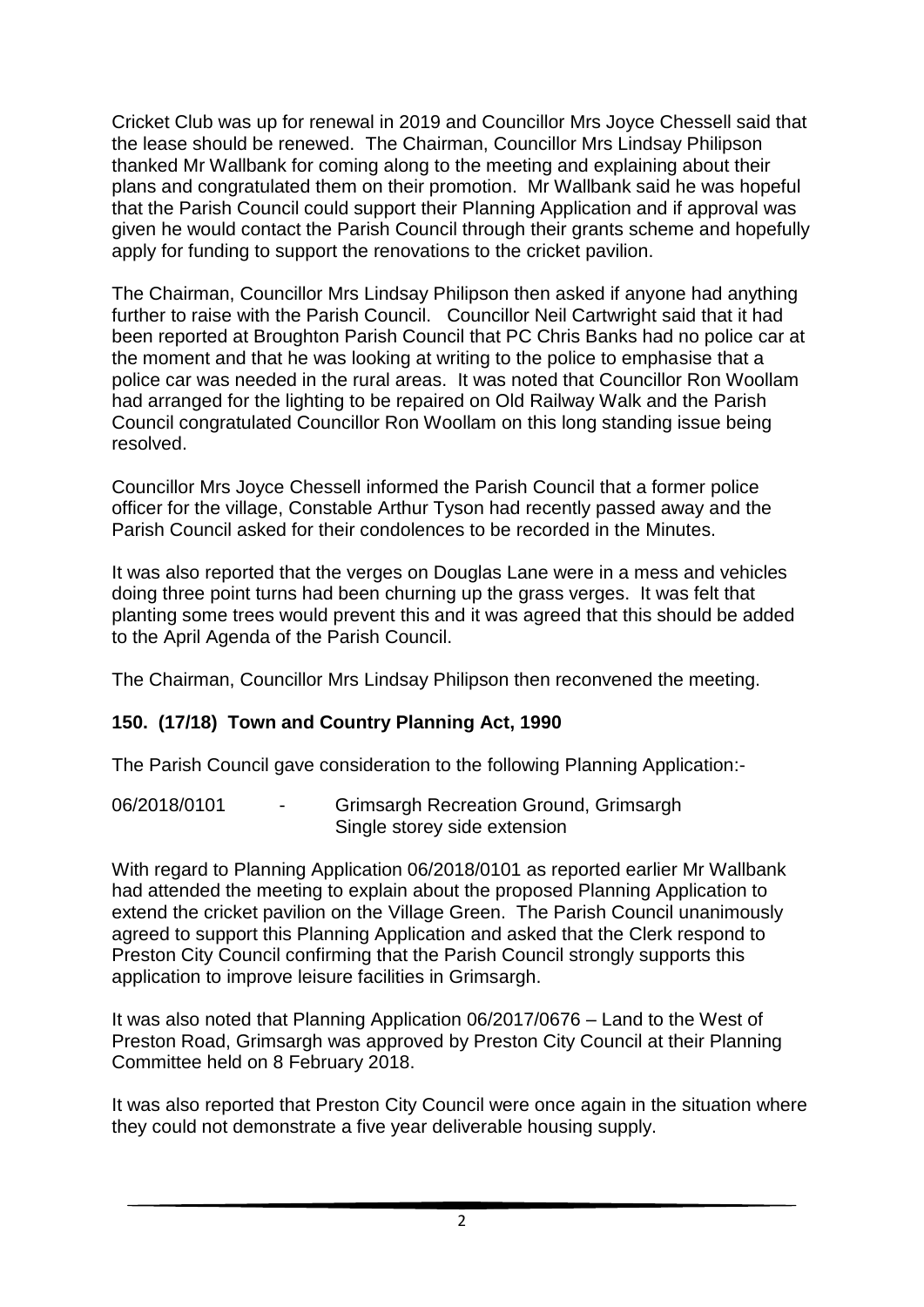# **Resolved**

1) That with regard to Planning Application 06/2018/0101 that the Parish Council strongly supports this application to improve leisure facilities in Grimsargh and that the Clerk writes to Preston City Council to confirm the Parish Council's support.

2) That with regard to Planning Application 06/2017/0676, it was noted that this application was approved by Preston City Council at their Planning Committee held on 8 February 2018.

**151. (17/18) Report from the Finance Working Group – Investment Strategy** (The Chairman, Councillor Mrs Lindsay Philipson declared a personal and prejudicial interest in this item and left the room whilst this item was considered).

Councillor Mrs Eileen Murray gave a verbal report to the Parish Council of the meeting of the Finance Working Group that had been held with Simon Crompton from Cheetham Jackson about the proposed investment of Parish Council funds. Councillor Mrs Eileen Murray had also devised a draft Investment Strategy, which although the Parish Council did not need to legally have, it was felt that it was prudent for the Parish Council to produce one and this had been circulated with the Agenda. Councillor Mrs Eileen Murray explained to the Parish Council that the average profit on our investments would be in the region of 5% - 6% per annum but to note that investments can go down as well as up. The Finance Working Group was recommending that the Parish Council should invest £200,000 and Councillor Mrs Eileen Murray emphasised that this money could be withdrawn at any time and there was no cost for withdrawals. Councillor Keith Middlebrough said that he had been impressed with Cheetham Jackson and in particular he liked the fact that the investments would be spread across a number of products to minimise the risk. It was noted that the annual fees would be 1% and set up fees 2%.

It was further noted that if the Parish Council agreed to proceed with investing Parish Council funds with Cheetham Jackson then they would need to go through the formal process of investment which the Company were obliged to do. Councillor Ron Woollam was given permission to speak and he said that the Company would provide a review on a yearly basis so that the Parish Council could monitor how their investments were doing.

After discussion it was unanimously agreed to approve the draft Investment Strategy as circulated and a copy of this is presented in the Minute Book. In addition the Parish Council agreed in principle to invest £200,000 which was £100,000 of Wetlands money and £100,000 of Parish Council money with Cheetham Jackson subject to further information and discussion. It was further agreed that Simon Crompton should be invited to an additional meeting of the Parish Council which would be held to discuss the investment of Parish Council funds only. As the Chairman, Councillor Mrs Lindsay Philipson had a personal and prejudicial interest, the additional meeting would be chaired by the Vice-Chairman, Councillor Peter Burton or in his absence another member of the Parish Council.

Councillor David Hindle asked for the Trustees from the Wetlands to be involved in the meeting. However the Clerk explained that this meeting was for the Parish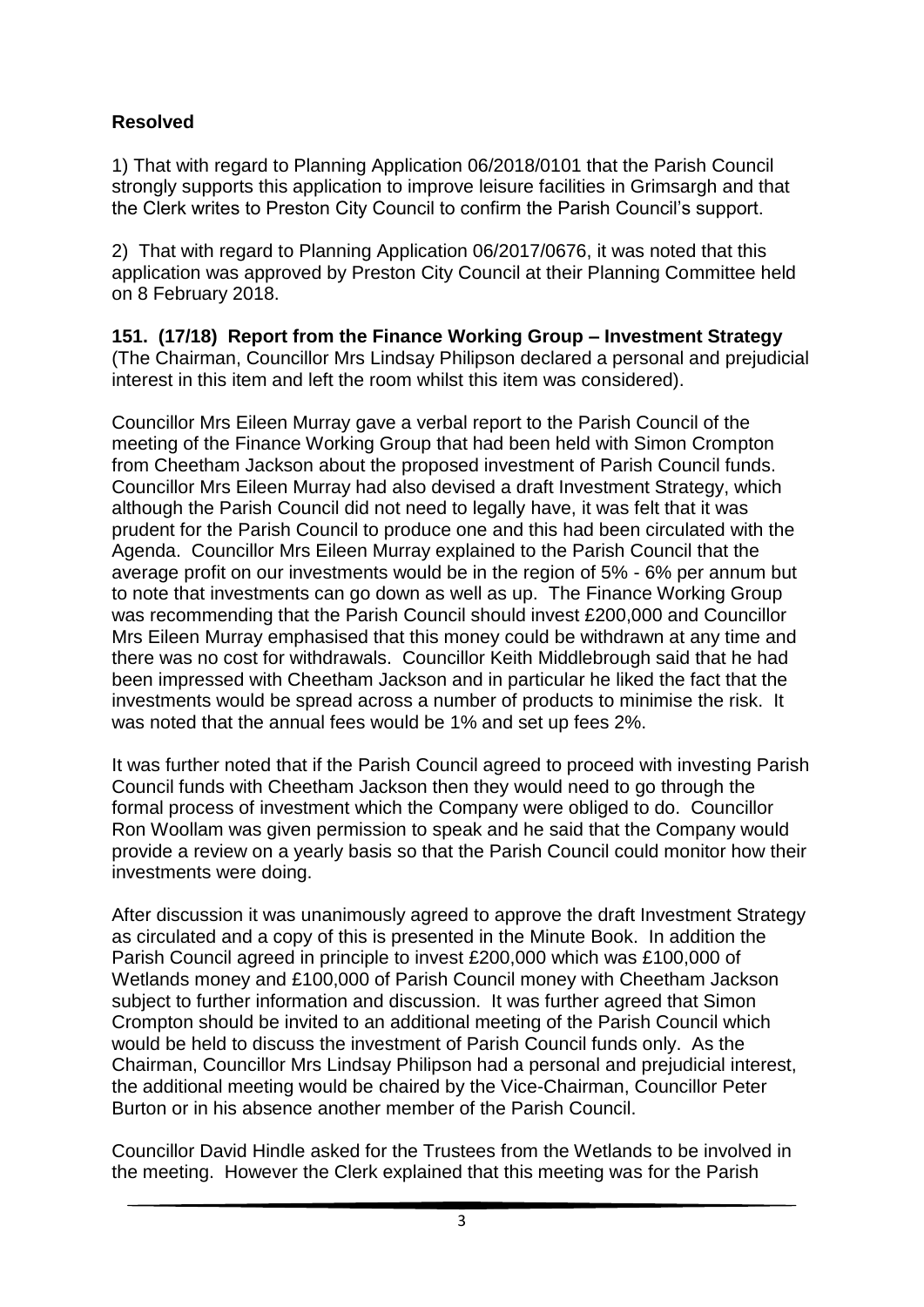Council only and as such, even though the meeting would be open to the public, there would be no opportunity for anyone other than Parish Councillors to speak.

### **Resolved**

1) That approval is given to the draft Investment Strategy as circulated and a copy of this is presented in the Minute Book.

2) That approval in principle is given to the investment of £200,000 (made up of £100,000 of Wetlands money and £100,000 of Parish Council money), with Cheetham Jackson subject to further information and discussion.

3) That an additional meeting of the Parish Council is held to discuss the investment of £200,000 and that Simon Crompton of Cheetham Jackson is invited to attend the meeting to go through the formal process of investment. This meeting would be chaired by the Vice-Chairman Peter Burton or another member of the Parish Council if required.

The Chairman, Councillor Mrs Lindsay Philipson returned to the meeting.

# **152. (17/18) Grimsargh Wetlands - update**

The Chairman, Councillor Mrs Lindsay Philipson informed the Parish Council that hopefully the lease would be signed soon. It was reported that the next important matter for the Wetlands Trust was the launch of Membership applications and Councillor David Hindle said he would publicise this on the radio.

The Trust was currently preparing a bid to the Lancashire Environmental Fund (LEF) for improvements to the footpaths on the Wetlands and it was noted that they had successfully got through stage 1 and that a full application was now being prepared and would be submitted by 27 March 2018.

It was further noted that the Trust were discussing the possibility of installing a sluice, but this needed further discussion and consideration by the Wetlands Trust. There was a brief discussion about flooding issues and pollution issues that could be emanating from the United Utilities site at the White Bull and this needed further investigation to find the cause/source. Councillor Mrs Eileen Murray said that Keith Gardiner who had originally prepared the Engineering Report for the Parish Council had personal contacts at the White Bull and could be the best person to contact for his help.

Councillor Peter Burton took the opportunity to thank all the volunteers and the Wetlands Trust for all their excellent work done so far.

#### **Resolved**

That the report is received and noted.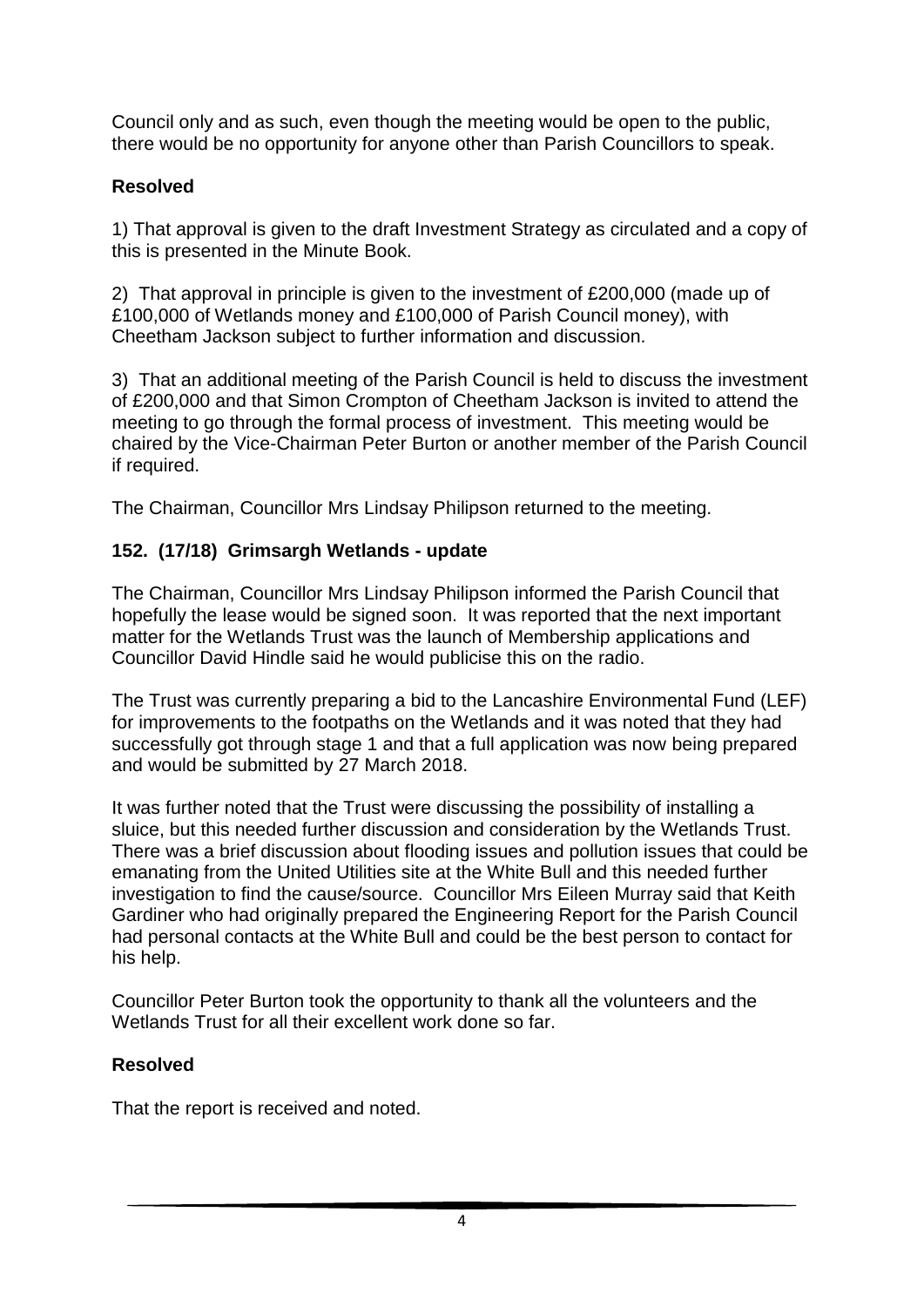### **153. (17/18) Neighbourhood Planning - update**

The Chairman, Councillor Mrs Lindsay Philipson reported that a meeting of the Neighbourhood Planning Steering Group had been held on 21 February 2018. She said that the next stage was to devise a vision, aim and objectives in line with the themed areas from our report. She also said that this was a lot of work for too few people and she was encouraging anyone to come forward and help with the Steering Group to ultimately help write the policies. It was noted that the report produced by RCU formed the base evidence for the Neighbourhood Plan but further evidence would be needed and we would have to work with Preston City Council to gather this. When the Steering Group had devised the vision, aims and objectives these would then go out to the whole village for approval and comments.

#### **Resolved**

That the update on the Neighbourhood Plan is received and noted.

#### **154. (17/18) Calendar of Meetings for 2019**

The Parish Council gave consideration to the draft calendar of meetings for 2019 and these were unanimously agreed as follows:-

Thursday 10 January 2019 \*(note change of date) Thursday 7 February 2019 Thursday 7 March 2019 Thursday 4 April 2019 Thursday 9 May 2019 (Note change of date due to Elections) Thursday 6 June 2019 Thursday 4 July 2019 Thursday 5 September 2019 Thursday 3 October 2019 Thursday 7 November 2019 Thursday 5 December 2019

#### **Resolved**

That approval is given to the draft calendar of meetings for 2019 as presented above.

#### **155. (17/18) June Newsletter**

The Chairman, Councillor Mrs Lindsay Philipson confirmed that the following items would be included in the June newsletter and reminded everyone to have their items ready for sign off at the May meeting:-

Neighbourhood Planning Wetlands Trust – Membership and AGM Spotlight on the Post Office Field Day **Grants**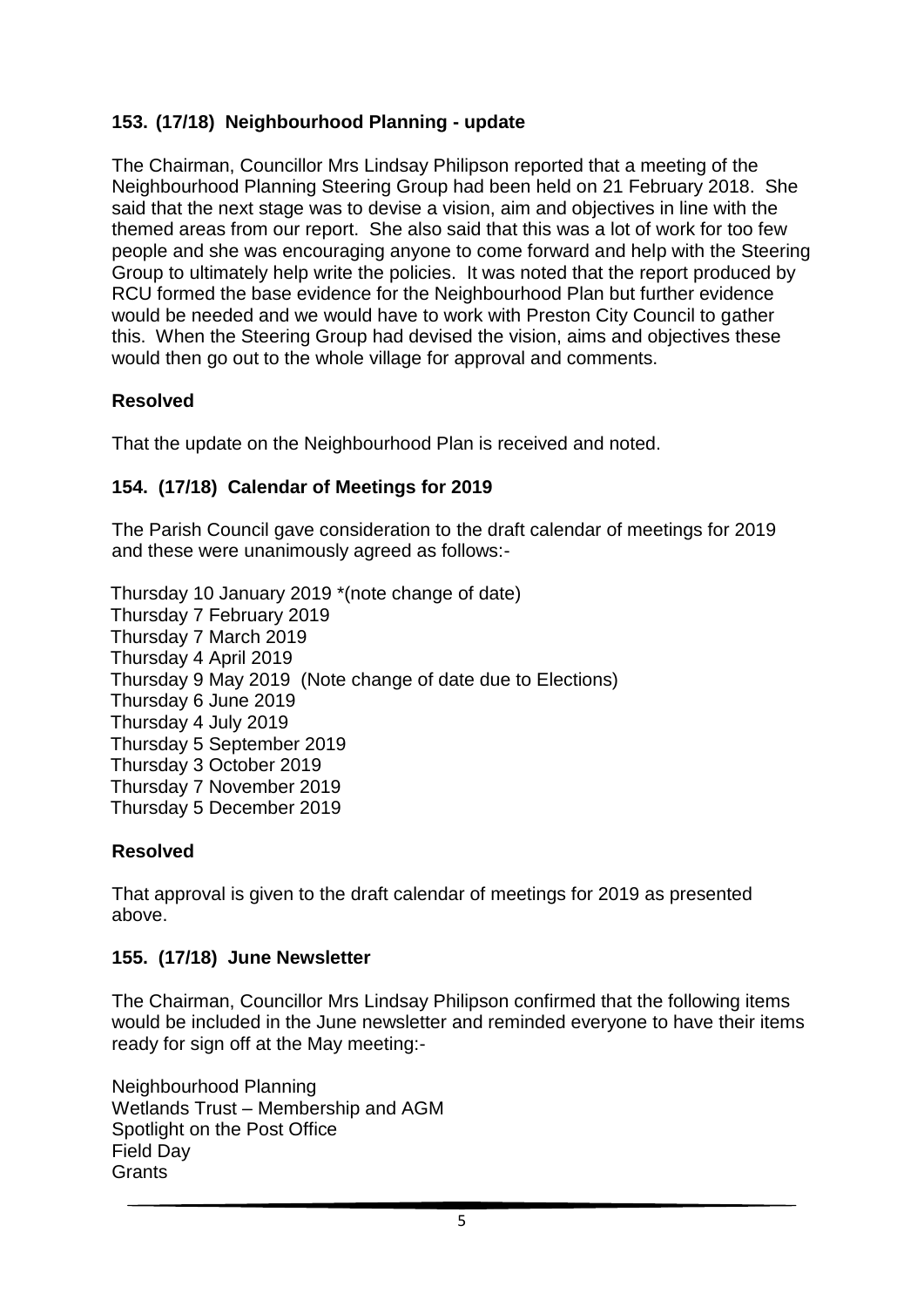Best Kept Village Planning Update Bins/dog fouling

#### **156. (17/18) Financial Matters and banking**

It was noted that we currently had an estimated £226,119.07 in the Nat West bank as at 5 February 2018.

It was also noted that since the last meeting the following invoice had been paid:-

Adam Cooper Contractor 60 hours at £13.75 per hour = £825. (Cheque no 892).

1) The following invoices were agreed for payment:-

i) Councillor Mrs Eileen Murray for printing RCU reports ink/paper £12.30. (Cheque no 893).

ii) Sally Gorton for website admin July 2017 – Feb 2018 £202.50. (Cheque no 894).

iii) Preston City Council for two new bins Old Railway Walk - £700. (Cheque no 895).

iv) Glasdon's for Phoenix Bench for Village Green price to be finalized but estimated £500.03 including VAT and free delivery. (Cheque no 896).

v). Best Kept Village Competition entry fee £25. (Cheque no 897).

vi) The Clerk, Sue Whittam, 4, 11, 18, and 25 February four weeks at £278.80 per week = £1115.20 + 16 hours Neighbourhood Plan (1 July 2017 – 28 Feb 2019) £223.04 - tax and NI and employee pension contribution (note pension contribution for Clerk is £5.74 and Employer is £7.18) = £986.93 + ICO renewal subscription £35.00 and nameplates £60.79 = total £1,082.72. (Cheque no 898).

vii) HMRC Q4, for tax and NI - £1,207.58. (Cheque no 899).

viii) Adam Cooper Contractor – Materials for trim (wood) for roof repairs to bus shelters £20.76. (Cheque no 900).

ix) Adam Cooper Contractor – 37 hours  $\textcircled{2}$  £13.75 per hour = £508.75 (Cheque no 901).

2) That approval is given to the appointment of Donna Kidd as the internal auditor at a cost of £60.

# **157. (17/18) Clerk's Report – for information only**

The Clerk checked with Councillor Joyce Chessell the details for the new bench in memory of Mr & Mrs Swarbrick to be installed on the Village Green. Councillor Mrs Joyce Chessell said she would check that Preston City Council were happy